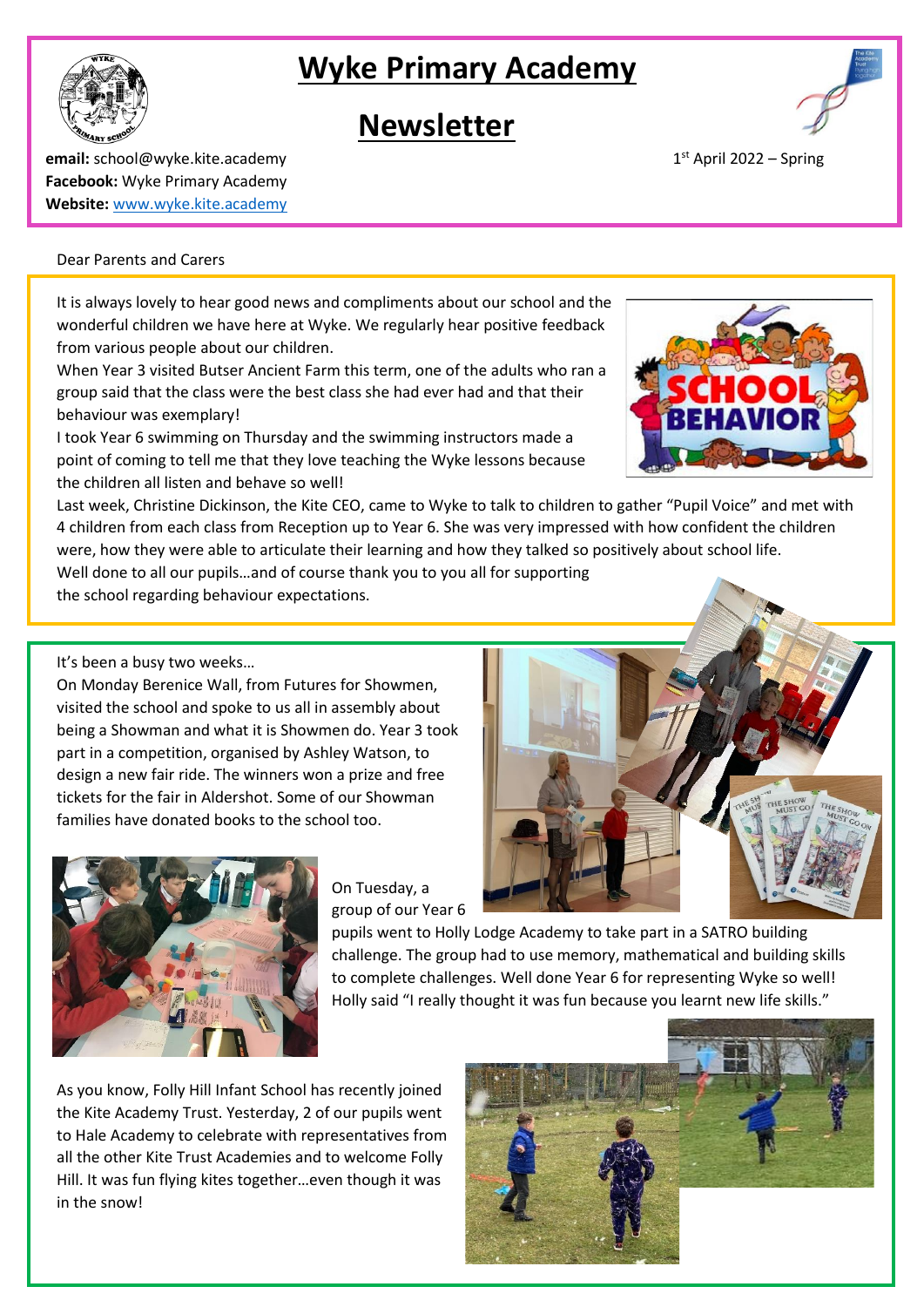We took part in some Safer Internet Awareness workshops on Wednesday. Sharon Girling, a former police officer, spoke to each class about keeping themselves safe when on the internet, playing games online and as they get older, using social media.

Mitchell said: She taught us that our brains don't grow properly if we spend too much time on our devices before bed time!"

Emilia learned that you should only have TikTok if you are 13 and that you can have a family TikTok account.



Billy said" We learnt about old phones and new phones and how we can set the restrictions on a phone to keep safe."

They were really useful sessions and the children and adults all came away with some more, important knowledge. (Sharon also commented on how well the children behaved!)

### **Covid Update**

*Secretary of State for Health and Social Care, Sajid Javid, set out the next [steps](https://www.gov.uk/government/news/government-sets-out-next-steps-for-living-with-covid?utm_source=31%20March%202022%20C19&utm_medium=Daily%20Email%20C19&utm_campaign=DfE%20C19) for living with [COVID-19](https://www.gov.uk/government/news/government-sets-out-next-steps-for-living-with-covid?utm_source=31%20March%202022%20C19&utm_medium=Daily%20Email%20C19&utm_campaign=DfE%20C19) in England from Friday 1 April.*

*Free COVID-19 tests will continue to be available for specific groups, including eligible patients and NHS staff, once the universal testing offer ends on Friday 1 April.*

*Updated guidance advise is:*

- *adults with the symptoms of a respiratory infection, and who have a high temperature or feel unwell, should try to stay at home and avoid contact with other people until they feel well enough to resume normal activities and they no longer have a high temperature*
- *children and young people who are unwell and have a high temperature should stay at home and avoid contact with other people. They can go back to school, college or childcare when they no longer have a high temperature, and they are well enough to attend*
- *adults with a positive COVID-19 test result should try to stay at home and avoid contact with other people for 5 days, which is when they are most infectious. For children and young people aged 18 and under, the advice will be 3 days*

All that's left is for me to say a big thank you once again to all the amazing Wyke staff. This has been a tough term with juggling staff and pupil absence, but once again, they have all been brilliant and kept on going!

And to our wonderful Wyke families…I hope that you all have a wonderful Easter break. I hope the weather is kind to us and you all get a well-deserved break!

See you all on TUESDAY 19<sup>th</sup> APRIL, ready for the Summer term.

Regards, Michelle